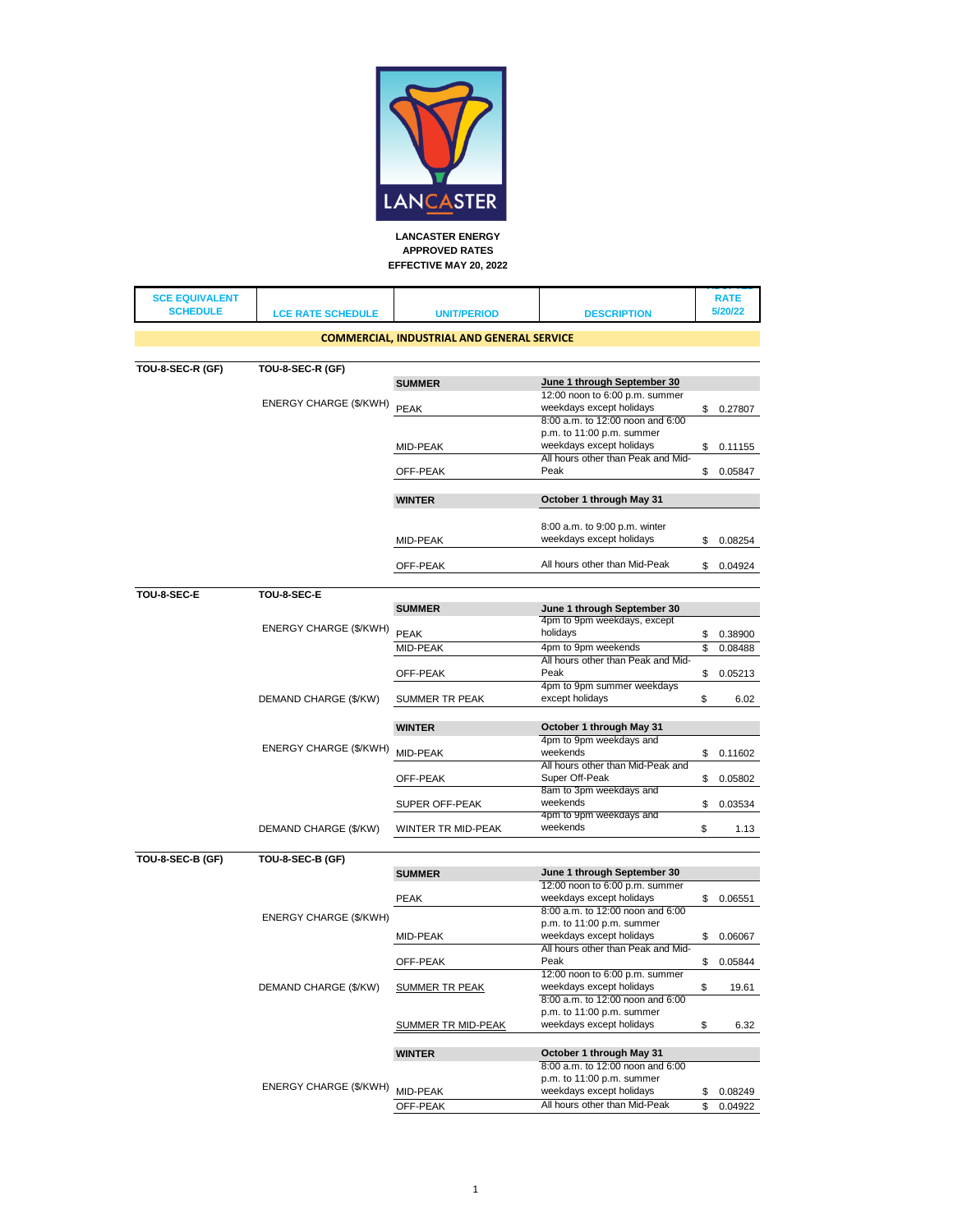| <b>SCE EQUIVALENT</b> |                                 |                           |                                                                  |          | <b>RATE</b>        |
|-----------------------|---------------------------------|---------------------------|------------------------------------------------------------------|----------|--------------------|
| <b>SCHEDULE</b>       | <b>LCE RATE SCHEDULE</b>        | <b>UNIT/PERIOD</b>        | <b>DESCRIPTION</b>                                               |          | 5/20/22            |
|                       |                                 |                           |                                                                  |          |                    |
| TOU-8-SEC-D           | TOU-8-SEC-D                     |                           |                                                                  |          |                    |
|                       |                                 | <b>SUMMER</b>             | June 1 through September 30                                      |          |                    |
|                       | ENERGY CHARGE (\$/KWH)          | PEAK                      | 4pm to 9pm weekdays, except<br>holidays                          |          |                    |
|                       |                                 | MID-PEAK                  | 4pm to 9pm weekends                                              | \$<br>\$ | 0.09491<br>0.08483 |
|                       |                                 |                           | All hours other than Peak and Mid-                               |          |                    |
|                       |                                 | OFF-PEAK                  | Peak<br>4pm to 9pm summer weekdays                               | \$       | 0.05210            |
|                       | DEMAND CHARGE (\$/KW)           | SUMMER TR PEAK            | except holidays                                                  | \$       | 27.71              |
|                       |                                 | <b>WINTER</b>             | October 1 through May 31<br>4pm to 9pm weekdays and              |          |                    |
|                       |                                 | MID-PEAK                  | weekends                                                         | \$       | 0.07006            |
|                       | ENERGY CHARGE (\$/KWH)          |                           | All hours other than Mid-Peak and<br>Super Off-Peak              |          |                    |
|                       |                                 | OFF-PEAK                  | 8am to 3pm weekdays and                                          | \$       | 0.05799            |
|                       |                                 | SUPER OFF-PEAK            | weekends                                                         | \$       | 0.03532            |
|                       |                                 |                           | 4pm to 9pm weekdays and                                          |          |                    |
|                       | DEMAND CHARGE (\$/KW)           | WINTER TR MID-PEAK        | weekends                                                         | \$       | 5.42               |
| TOU-8-PRI-R (GF)      | TOU-8-PRI-R (GF)                |                           |                                                                  |          |                    |
|                       |                                 | <b>SUMMER</b>             | June 1 through September 30                                      |          |                    |
|                       |                                 |                           | 12:00 noon to 6:00 pm summer<br>weekdays except holidays         |          |                    |
|                       |                                 | <b>PEAK</b>               |                                                                  |          | \$0.27455          |
|                       | ENERGY CHARGE (\$/KWH)          |                           | 8am to 12 noon and 6pm to 11pm                                   |          |                    |
|                       |                                 | MID-PEAK                  | summer weekdays except holidays                                  | \$       | 0.10441            |
|                       |                                 | OFF-PEAK                  | All hours other than Peak and Mid-<br>Peak                       | \$       | 0.05498            |
|                       |                                 |                           |                                                                  |          |                    |
|                       |                                 | <b>WINTER</b>             | October 1 through May 31                                         |          |                    |
|                       |                                 |                           | 8am to 12 noon and 6pm to 11pm                                   |          |                    |
|                       | ENERGY CHARGE (\$/KWH) MID-PEAK | OFF-PEAK                  | winter weekdays except holidays<br>All hours other than Mid-Peak | \$<br>\$ | 0.08153<br>0.04704 |
|                       |                                 |                           |                                                                  |          |                    |
| TOU-8-PRI-E           | TOU-8-PRI-E                     |                           |                                                                  |          |                    |
|                       |                                 | <b>SUMMER</b>             | June 1 through September 30                                      |          |                    |
|                       |                                 |                           | 4:00 p.m. to 9:00 p.m. summer<br>weekdays except holidays        |          |                    |
|                       | ENERGY CHARGE (\$/KWH)          | <b>PEAK</b>               | 4:00 p.m. to 9:00 p.m. summer                                    |          | \$0.37487          |
|                       |                                 | MID-PEAK                  | weekends                                                         | \$       | 0.07940            |
|                       |                                 |                           | All hours other than Peak and Mid-                               |          |                    |
|                       |                                 | OFF-PEAK                  | Peak<br>4:00 p.m. to 9:00 p.m. summer                            | \$       | 0.04886            |
|                       | DEMAND CHARGE (\$/KW)           | <b>SUMMER TR PEAK</b>     | weekdays except holidays                                         | \$       | 5.00               |
|                       |                                 |                           |                                                                  |          |                    |
|                       |                                 | <b>WINTER</b>             | October 1 through May 31<br>4:00 p.m. to 9:00 p.m. winter        |          |                    |
|                       |                                 | MID-PEAK                  | weekdays and weekends                                            | \$       | 0.10901            |
|                       | ENERGY CHARGE (\$/KWH)          |                           | All hours other than Mid-Peak and                                |          |                    |
|                       |                                 | OFF-PEAK                  | Super Off-Peak                                                   | \$       | 0.05440            |
|                       |                                 | SUPER OFF-PEAK            | 8:00 a.m. to 3:00 p.m. winter<br>weekdays and weekends           | \$       | 0.03306            |
|                       |                                 |                           | 4:00 p.m. to 9:00 p.m. winter                                    |          |                    |
|                       | DEMAND CHARGE (\$/KW)           | <b>WINTER TR MID-PEAK</b> | weekdays and weekends                                            | \$       | 1.25               |
|                       |                                 |                           |                                                                  |          |                    |
| TOU-8-PRI-D           | TOU-8-PRI-D                     |                           | June 1 through September 30                                      |          |                    |
|                       |                                 | <b>SUMMER</b>             | 4:00 p.m. to 9:00 p.m. summer                                    |          |                    |
|                       |                                 | <b>PEAK</b>               | weekdays except holidays                                         | \$       | 0.08885            |
|                       | ENERGY CHARGE (\$/KWH)          |                           | 4:00 p.m. to 9:00 p.m. summer<br>weekends                        |          |                    |
|                       |                                 | MID-PEAK                  | All hours other than Peak and Mid-                               | \$       | 0.07940            |
|                       |                                 | OFF-PEAK                  | Peak                                                             | \$       | 0.04886            |
|                       |                                 |                           | 4:00 p.m. to 9:00 p.m. summer                                    |          |                    |
|                       | DEMAND CHARGE (\$/KW)           | <b>SUMMER TR PEAK</b>     | weekdays except holidays                                         | \$       | 27.16              |
|                       |                                 | <b>WINTER</b>             | October 1 through May 31                                         |          |                    |
|                       |                                 |                           | 4:00 p.m. to 9:00 p.m. winter                                    |          |                    |
|                       |                                 | MID-PEAK                  | weekdays and weekends                                            | \$       | 0.06578            |
|                       | ENERGY CHARGE (\$/KWH)          | OFF-PEAK                  | All hours other than Mid-Peak and<br>Super Off-Peak              | \$       |                    |
|                       |                                 |                           | 8:00 a.m. to 3:00 p.m. winter                                    |          | 0.05440            |
|                       |                                 | SUPER OFF-PEAK            | weekdays and weekends                                            | \$       | 0.03306            |
|                       | DEMAND CHARGE (\$/KW)           |                           | 4:00 p.m. to 9:00 p.m. winter<br>weekdays and weekends           | \$       | 5.74               |
|                       |                                 | <b>WINTER TR MID-PEAK</b> |                                                                  |          |                    |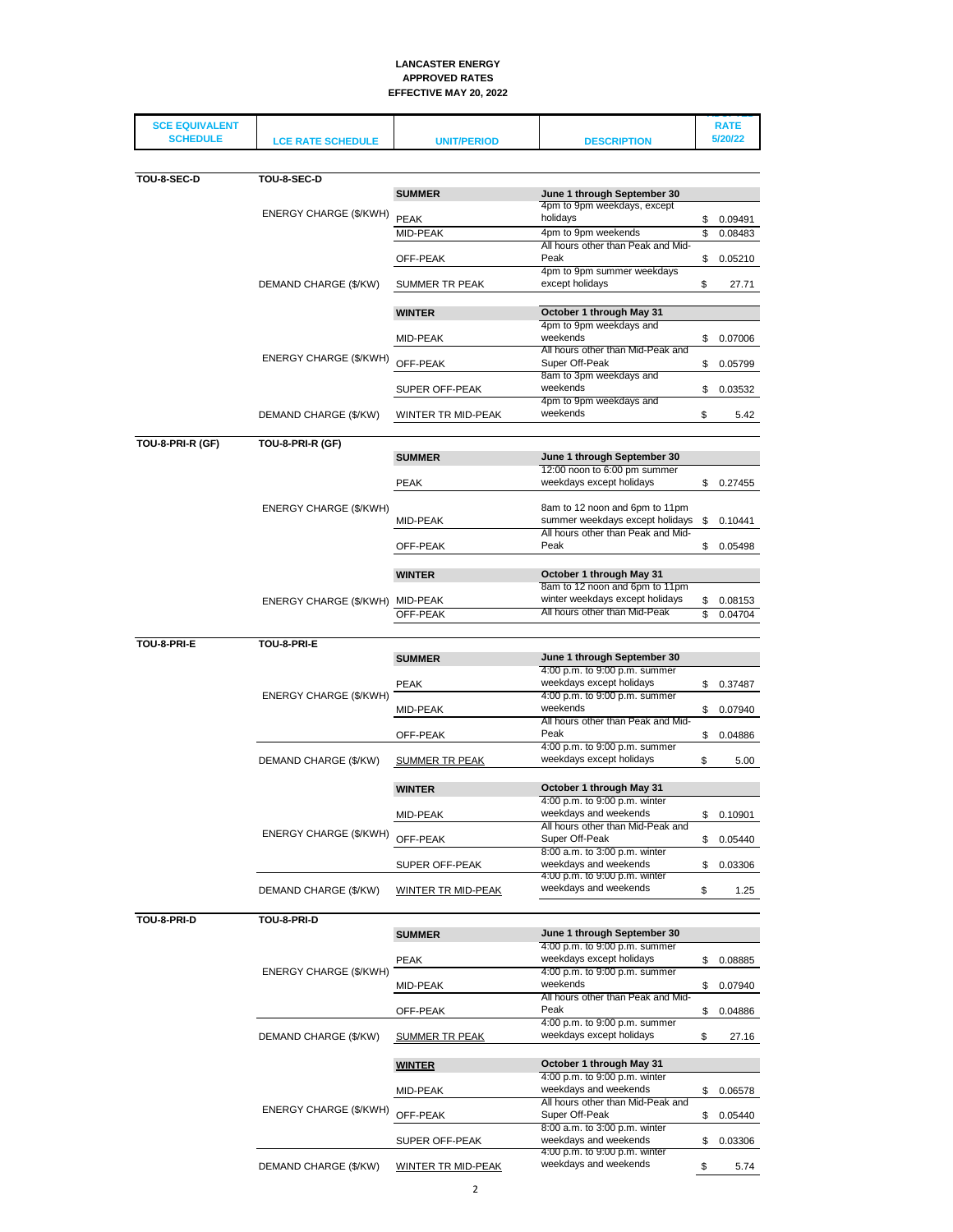| <b>SCE EQUIVALENT</b><br><b>SCHEDULE</b> | <b>LCE RATE SCHEDULE</b>      | <b>UNIT/PERIOD</b>                                                                        | <b>DESCRIPTION</b>                                                                        |          | <b>RATE</b><br>5/20/22 |
|------------------------------------------|-------------------------------|-------------------------------------------------------------------------------------------|-------------------------------------------------------------------------------------------|----------|------------------------|
|                                          |                               |                                                                                           |                                                                                           |          |                        |
| TOU-8-SUB-B (GF)                         | TOU-8-SUB-B (GF)              |                                                                                           |                                                                                           |          |                        |
|                                          |                               | <b>SUMMER</b>                                                                             | June 1 through September 30                                                               |          |                        |
|                                          |                               | <b>PEAK</b>                                                                               | 12:00 noon to 6:00 p.m. summer<br>weekdays except holidays                                | \$       | 0.05848                |
|                                          | ENERGY CHARGE (\$/KWH)        | MID-PEAK                                                                                  | 8:00 a.m. to 12:00 noon and 6:00<br>p.m. to 11:00 p.m. summer<br>weekdays except holidays | \$       | 0.05368                |
|                                          |                               | OFF-PEAK                                                                                  | All hours other than Peak and Mid-<br>Peak                                                | \$       | 0.05216                |
|                                          | DEMAND CHARGE (\$/KW)         | SUMMER TR PEAK                                                                            | 12:00 noon to 6:00 p.m. summer<br>weekdays except holidays                                | \$       | 19.67                  |
|                                          | <b>SUMMER TR MID-PEAK</b>     | 8:00 a.m. to 12:00 noon and 6:00<br>p.m. to 11:00 p.m. summer<br>weekdays except holidays | \$                                                                                        | 6.34     |                        |
|                                          |                               | <b>WINTER</b>                                                                             | October 1 through May 31                                                                  |          |                        |
|                                          | ENERGY CHARGE (\$/KWH)        |                                                                                           | 8:00 a.m. to 12:00 noon and 6:00<br>p.m. to 11:00 p.m. summer<br>weekdays except holidays |          |                        |
|                                          |                               | MID-PEAK<br>OFF-PEAK                                                                      | All hours other than Mid-Peak                                                             | \$<br>\$ | 0.08095<br>0.04572     |
|                                          |                               |                                                                                           |                                                                                           |          |                        |
| <b>TOU-GS-1-A (GF)</b>                   | <b>TOU-GS-1-A (GF)</b>        |                                                                                           |                                                                                           |          |                        |
|                                          |                               | <b>SUMMER</b>                                                                             | June 1 through September 30<br>12pm to 6pm weekdays, except                               |          |                        |
|                                          |                               | PEAK                                                                                      | holidays                                                                                  | \$       | 0.15868                |
|                                          |                               | MID-PEAK                                                                                  | 8am to 12pm and 6pm to 11pm<br>weekdays, except holidays                                  | \$       | 0.14841                |
|                                          |                               | OFF-PEAK                                                                                  | All hours other than Peak and Mid-                                                        |          |                        |
|                                          | <b>ENERGY CHARGE (\$/KWH)</b> |                                                                                           | Peak                                                                                      | \$       | 0.14227                |
|                                          |                               | <b>WINTER</b>                                                                             | October 1 through May 31                                                                  |          |                        |
|                                          |                               | MID-PEAK                                                                                  | 8am to 12pm and 6pm to 11pm<br>weekdays, except holidays                                  | \$       | 0.09691                |
|                                          |                               | OFF-PEAK                                                                                  | All hours other than Mid-Peak                                                             | \$       | 0.08668                |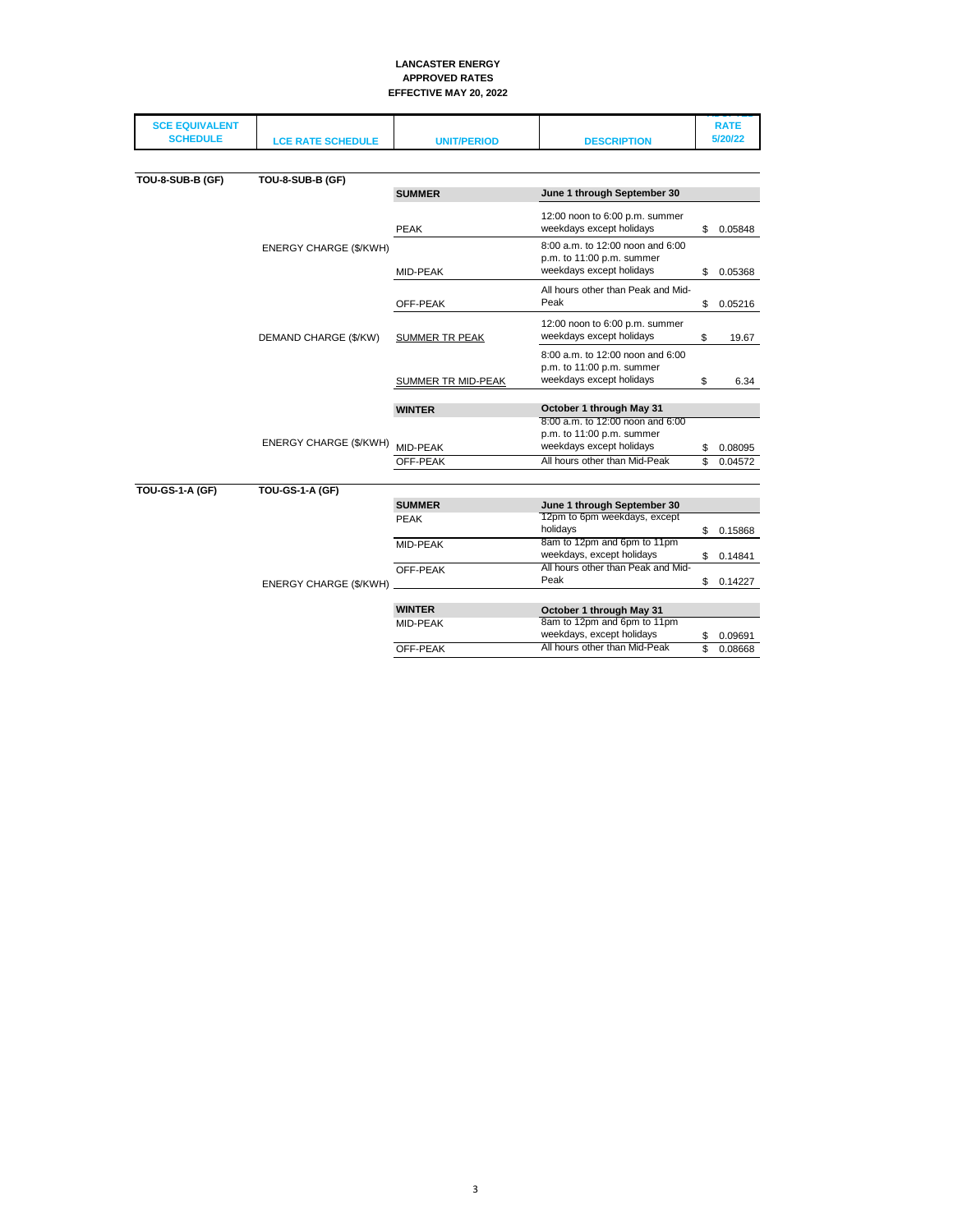| <b>SCE EQUIVALENT</b><br><b>SCHEDULE</b> |                                          |                       |                                                                   |          | <b>RATE</b><br>5/20/22 |
|------------------------------------------|------------------------------------------|-----------------------|-------------------------------------------------------------------|----------|------------------------|
|                                          | <b>LCE RATE SCHEDULE</b>                 | <b>UNIT/PERIOD</b>    | <b>DESCRIPTION</b>                                                |          |                        |
|                                          |                                          |                       |                                                                   |          |                        |
| TOU-GS-1-PRI-A (GF)                      | <b>TOU-GS-1-PRI - A (GF)</b>             |                       |                                                                   |          |                        |
|                                          |                                          | <b>SUMMER</b>         | June 1 through September 30                                       |          |                        |
|                                          |                                          | <b>PEAK</b>           | 12pm to 6pm weekdays, except<br>holidays                          |          |                        |
|                                          |                                          | MID-PEAK              | 8am to 12pm and 6pm to 11pm                                       |          | \$0.15551              |
|                                          |                                          |                       | weekdays, except holidays                                         | \$       | 0.14544                |
|                                          |                                          | OFF-PEAK              | All hours other than Peak and Mid-                                |          |                        |
|                                          | ENERGY CHARGE (\$/KWH)                   |                       | Peak                                                              | \$       | 0.13942                |
|                                          |                                          |                       |                                                                   |          |                        |
|                                          |                                          | <b>WINTER</b>         | October 1 through May 31                                          |          |                        |
|                                          |                                          | MID-PEAK              | 8am to 12pm and 6pm to 11pm<br>weekdays, except holidays          | \$       | 0.09497                |
|                                          |                                          | OFF-PEAK              | All hours other than Mid-Peak                                     | \$       | 0.08495                |
|                                          |                                          |                       |                                                                   |          |                        |
| TOU-GS-1-E                               | TOU-GS-1-E                               |                       |                                                                   |          |                        |
|                                          |                                          | <b>SUMMER</b>         | June 1 through September 30                                       |          |                        |
|                                          |                                          | <b>PEAK</b>           | 4:00 p.m. to 9:00 p.m. summer                                     |          |                        |
|                                          |                                          |                       | weekdays except holidays                                          |          | \$0.38509              |
|                                          |                                          | MID-PEAK              | 4:00 p.m. to 9:00 p.m. summer<br>weekends                         | \$       | 0.15040                |
|                                          |                                          | OFF-PEAK              | All hours other than Peak and Mid-                                |          |                        |
|                                          |                                          |                       | Peak                                                              | \$       | 0.09336                |
|                                          | ENERGY CHARGE (\$/KWH)                   |                       |                                                                   |          |                        |
|                                          |                                          | <b>WINTER</b>         | October 1 through May 31                                          |          |                        |
|                                          |                                          | MID-PEAK              | 4:00 p.m. to 9:00 p.m. winter<br>weekdays and weekends            |          |                        |
|                                          |                                          | OFF-PEAK              | All hours other than Mid-Peak and                                 | \$       | 0.17489                |
|                                          |                                          |                       | Super Off-Peak                                                    | \$       | 0.08118                |
|                                          |                                          |                       | 8:00 a.m. to 3:00 p.m. winter                                     |          |                        |
|                                          |                                          | SUPER OFF-PEAK        | weekdays and weekends                                             | \$       | 0.05007                |
|                                          |                                          |                       |                                                                   |          |                        |
|                                          |                                          |                       |                                                                   |          |                        |
| TOU-GS-1-PRI-E                           | TOU-GS-1-PRI-E                           |                       |                                                                   |          |                        |
|                                          |                                          | <b>SUMMER</b>         | June 1 through September 30                                       |          |                        |
|                                          |                                          | PEAK                  | 4:00 p.m. to 9:00 p.m. summer<br>weekdays except holidays         |          | \$ 0.37739             |
|                                          |                                          | MID-PEAK              | 4:00 p.m. to 9:00 p.m. summer                                     |          |                        |
|                                          |                                          |                       | weekends                                                          | \$       | 0.14739                |
|                                          |                                          | OFF-PEAK              | All hours other than Peak and Mid-                                |          |                        |
|                                          |                                          |                       | Peak                                                              | \$       | 0.09149                |
|                                          | ENERGY CHARGE (\$/KWH)                   | <b>WINTER</b>         | October 1 through May 31                                          |          |                        |
|                                          |                                          | MID-PEAK              | 4:00 p.m. to 9:00 p.m. winter                                     |          |                        |
|                                          |                                          |                       | weekdays and weekends                                             |          | \$0.17139              |
|                                          |                                          | OFF-PEAK              | All hours other than Mid-Peak and                                 |          |                        |
|                                          |                                          | <b>SUPER OFF-PEAK</b> | Super Off-Peak<br>8:00 a.m. to 3:00 p.m. winter                   | \$       | 0.07956                |
|                                          |                                          |                       | weekdays and weekends                                             | \$       | 0.04907                |
|                                          |                                          |                       |                                                                   |          |                        |
| TOU-GS-1-B (GF)                          | TOU-GS-1-B (GF)                          |                       |                                                                   |          |                        |
|                                          |                                          | <b>SUMMER</b>         | June 1 through September 30                                       |          |                        |
|                                          |                                          | <b>PEAK</b>           | 12pm to 6pm weekdays, except                                      |          |                        |
|                                          |                                          |                       | holidays                                                          | \$       | 0.07910                |
|                                          |                                          | MID-PEAK              | 8am to 12pm and 6pm to 11pm<br>weekdays, except holidays          | \$       | 0.07381                |
|                                          |                                          | OFF-PEAK              | All hours other than Peak and Mid-                                |          |                        |
|                                          | ENERGY CHARGE (\$/KWH)                   |                       | Peak                                                              | \$       | 0.07065                |
|                                          |                                          |                       |                                                                   |          |                        |
|                                          |                                          | <b>WINTER</b>         | October 1 through May 31                                          |          |                        |
|                                          |                                          | MID-PEAK              | 8am to 12pm and 6pm to 11pm<br>weekdays, except holidays          |          |                        |
|                                          |                                          | OFF-PEAK              | All hours other than Mid-Peak                                     | \$<br>\$ | 0.09626<br>0.08609     |
|                                          |                                          | SUMMER TR PEAK        | 12pm to 6pm summer weekdays                                       |          |                        |
|                                          |                                          |                       | except holidavs                                                   | \$       | 13.43                  |
|                                          | DEMAND CHARGE (\$/KW) SUMMER TR MID-PEAK |                       |                                                                   |          |                        |
|                                          |                                          |                       | 8am to 12pm and 6pm to 11pm<br>summer weekdays except holidays \$ |          | 4.27                   |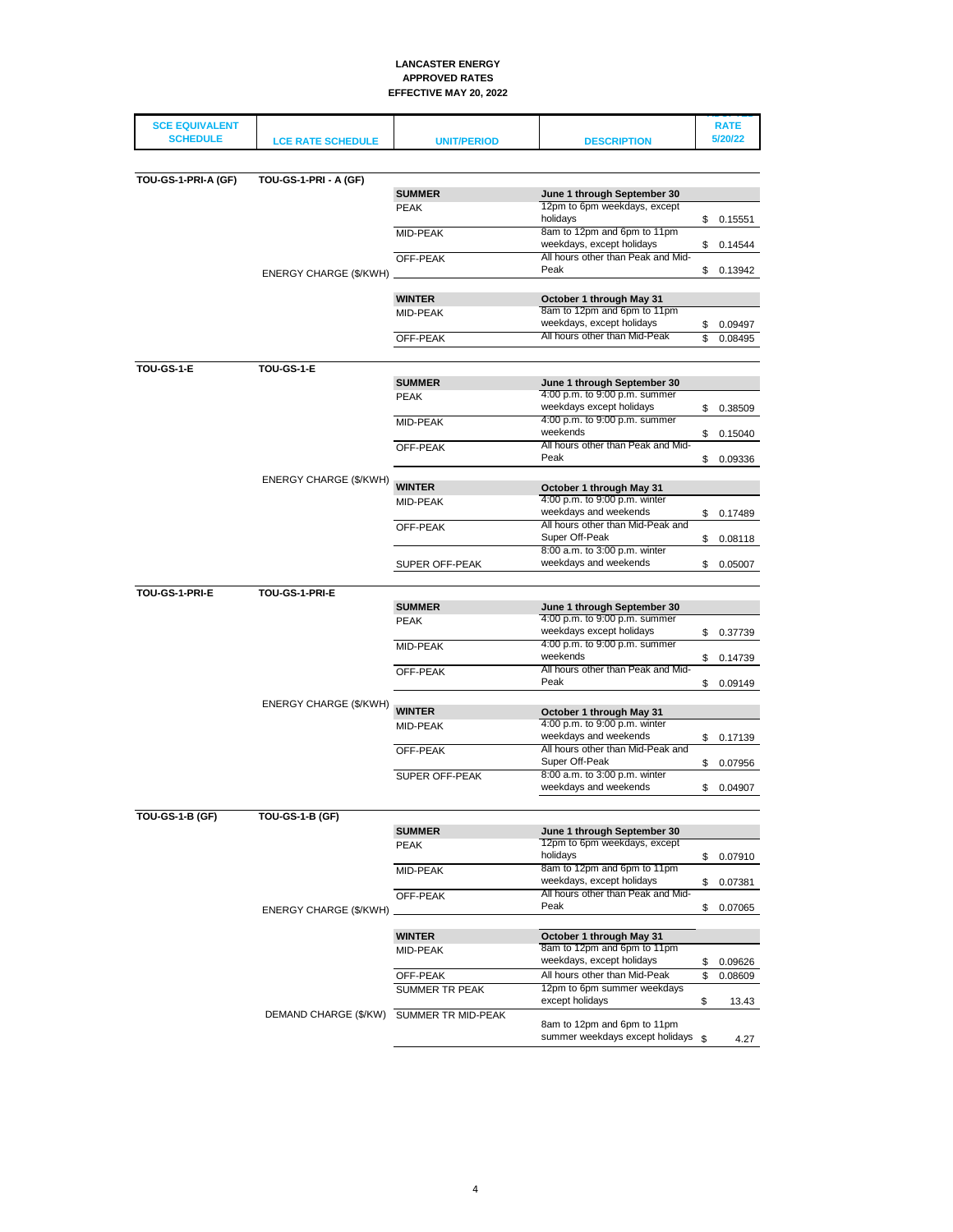| <b>SCE EQUIVALENT</b>  |                          |                    |                                                              | <b>RATE</b>   |
|------------------------|--------------------------|--------------------|--------------------------------------------------------------|---------------|
| <b>SCHEDULE</b>        | <b>LCE RATE SCHEDULE</b> | <b>UNIT/PERIOD</b> | <b>DESCRIPTION</b>                                           | 5/20/22       |
|                        |                          |                    |                                                              |               |
| <b>TOU-GS-1-D</b>      | <b>TOU-GS-1-D</b>        |                    |                                                              |               |
|                        |                          | <b>SUMMER</b>      | June 1 through September 30<br>4:00 p.m. to 9:00 p.m. summer |               |
|                        |                          | <b>PEAK</b>        | weekdays except holidays                                     | \$0.11155     |
|                        | ENERGY CHARGE (\$/KWH)   |                    | 4:00 p.m. to 9:00 p.m. summer                                |               |
|                        |                          | MID-PEAK           | weekends<br>All hours other than Peak and Mid-               | \$<br>0.10057 |
|                        |                          | OFF-PEAK           | Peak                                                         | \$<br>0.06344 |
|                        | DEMAND CHARGE (\$/KW)    | SUMMER TR PEAK     | 4:00 p.m. to 9:00 p.m. summer<br>weekdays except holidays    | \$<br>18.13   |
|                        |                          |                    |                                                              |               |
|                        |                          | <b>WINTER</b>      | October 1 through May 31                                     |               |
|                        |                          | MID-PEAK           | 4:00 p.m. to 9:00 p.m. winter<br>weekdays and weekends       | \$<br>0.10490 |
|                        | ENERGY CHARGE (\$/KWH)   |                    | All hours other than Mid-Peak and                            |               |
|                        |                          | OFF-PEAK           | Super Off-Peak<br>8:00 a.m. to 3:00 p.m. winter              | \$<br>0.07339 |
|                        |                          | SUPER OFF-PEAK     | weekdays and weekends                                        | \$<br>0.05390 |
|                        |                          | WINTER TR MID-PEAK | 4:00 p.m. to 9:00 p.m. winter<br>weekdays and weekends       | \$            |
|                        | DEMAND CHARGE (\$/KW)    |                    |                                                              | 4.21          |
| TOU-GS-1-LG            | TOU-GS-1-LG              |                    |                                                              |               |
|                        |                          | <b>SUMMER</b>      | June 1 through September 30<br>4:00 p.m. to 9:00 p.m. summer |               |
|                        |                          | <b>PEAK</b>        | weekdays except holidays                                     | \$0.38509     |
|                        |                          |                    | 4:00 p.m. to 9:00 p.m. summer                                |               |
|                        |                          | MID-PEAK           | weekends<br>All hours other than Peak and Mid-               | \$<br>0.15040 |
|                        |                          | OFF-PEAK           | Peak                                                         | \$<br>0.09336 |
|                        | ENERGY CHARGE (\$/KWH)   |                    |                                                              |               |
|                        |                          | <b>WINTER</b>      | October 1 through May 31<br>4:00 p.m. to 9:00 p.m. winter    |               |
|                        |                          | MID-PEAK           | weekdays and weekends                                        | \$<br>0.17489 |
|                        |                          | OFF-PEAK           | All hours other than Mid-Peak and<br>Super Off-Peak          | \$<br>0.08118 |
|                        |                          |                    | 8:00 a.m. to 3:00 p.m. winter                                |               |
|                        |                          | SUPER OFF-PEAK     | weekdays and weekends                                        | \$<br>0.05007 |
| <b>TOU-GS-2-R (GF)</b> | <b>TOU-GS-2-R (GF)</b>   |                    |                                                              |               |
|                        |                          | <b>SUMMER</b>      | June 1 through September 30                                  |               |
|                        |                          | <b>PEAK</b>        | 12pm to 6pm weekdays, except<br>holidays                     |               |
|                        |                          | <b>MID-PEAK</b>    | 8am to 12pm and 6pm to 11pm                                  | \$<br>0.28925 |
|                        |                          |                    | weekdays, except holidays                                    | \$<br>0.13197 |
|                        |                          | OFF-PEAK           | All hours other than Peak and Mid-<br>Peak                   | \$<br>0.06973 |
|                        | ENERGY CHARGE (\$/KWH)   |                    |                                                              |               |
|                        |                          | <b>WINTER</b>      | October 1 through May 31                                     |               |
|                        |                          | MID-PEAK           | 8am to 12pm and 6pm to 11pm<br>weekdays, except holidays     | \$<br>0.09609 |
|                        |                          | OFF-PEAK           | All hours other than Mid-Peak                                | \$<br>0.05796 |
|                        |                          |                    |                                                              |               |
| <b>TOU-GS-2-E</b>      | <b>TOU-GS-2-E</b>        | <b>SUMMER</b>      | June 1 through September 30                                  |               |
|                        |                          |                    | 4:00 p.m. to 9:00 p.m. summer                                |               |
|                        |                          | <b>PEAK</b>        | weekdays except holidays<br>4:00 p.m. to 9:00 p.m. summer    | \$<br>0.43341 |
|                        | ENERGY CHARGE (\$/KWH)   | MID-PEAK           | weekends                                                     | \$<br>0.09887 |
|                        |                          |                    | All hours other than Peak and Mid-                           |               |
|                        |                          | OFF-PEAK           | Peak<br>4:00 p.m. to 9:00 p.m. summer                        | \$<br>0.06233 |
|                        | DEMAND CHARGE (\$/KW)    | SUMMER TR PEAK     | weekdays except holidays                                     | \$<br>5.33    |
|                        |                          |                    |                                                              |               |
|                        |                          | <b>WINTER</b>      | October 1 through May 31<br>4:00 p.m. to 9:00 p.m. winter    |               |
|                        |                          | MID-PEAK           | weekdays and weekends                                        | \$<br>0.13555 |
|                        | ENERGY CHARGE (\$/KWH)   | OFF-PEAK           | All hours other than Mid-Peak and<br>Super Off-Peak          | \$            |
|                        |                          |                    | 8:00 a.m. to 3:00 p.m. winter                                | 0.06931       |
|                        |                          | SUPER OFF-PEAK     | weekdays and weekends                                        | \$<br>0.04241 |
|                        | DEMAND CHARGE (\$/KW)    | WINTER TR MID-PEAK | 4:00 p.m. to 9:00 p.m. winter<br>weekdays and weekends       | \$<br>1.03    |
|                        |                          |                    |                                                              |               |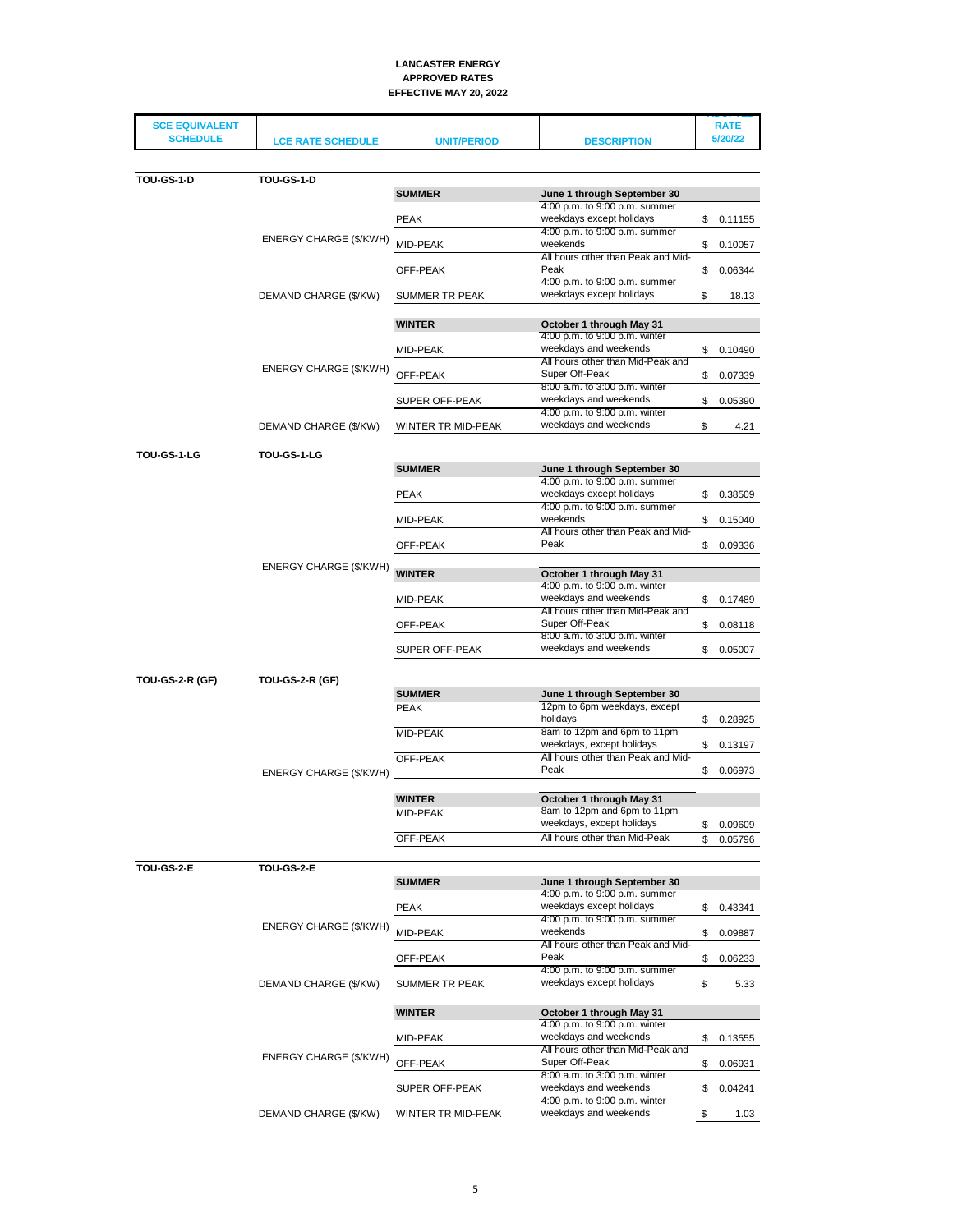| <b>SCE EQUIVALENT</b><br><b>SCHEDULE</b> | <b>LCE RATE SCHEDULE</b>                  | <b>UNIT/PERIOD</b>            | <b>DESCRIPTION</b>                                           | <b>RATE</b><br>5/20/22 |
|------------------------------------------|-------------------------------------------|-------------------------------|--------------------------------------------------------------|------------------------|
|                                          |                                           |                               |                                                              |                        |
|                                          |                                           |                               |                                                              |                        |
| <b>TOU-GS-2-B (GF)</b>                   | <b>TOU-GS-2-B (GF)</b>                    | <b>SUMMER</b>                 | June 1 through September 30                                  |                        |
|                                          |                                           | <b>PEAK</b>                   | 12pm to 6pm weekdays, except                                 |                        |
|                                          |                                           |                               | holidays                                                     | \$0.07802              |
|                                          |                                           | MID-PEAK                      | 8am to 12pm and 6pm to 11pm<br>weekdays, except holidays     |                        |
|                                          |                                           | OFF-PEAK                      | All hours other than Peak and Mid-                           | \$<br>0.07279          |
|                                          | ENERGY CHARGE (\$/KWH)                    |                               | Peak                                                         | \$<br>0.06966          |
|                                          |                                           |                               |                                                              |                        |
|                                          |                                           | <b>WINTER</b>                 | October 1 through May 31<br>8am to 12pm and 6pm to 11pm      |                        |
|                                          |                                           | MID-PEAK                      | weekdays, except holidays                                    | \$<br>0.09599          |
|                                          |                                           | OFF-PEAK                      | All hours other than Mid-Peak                                | \$<br>0.05790          |
|                                          |                                           |                               |                                                              |                        |
|                                          |                                           | SUMMER TR PEAK                | 12pm to 6pm summer weekdays<br>except holidays               |                        |
|                                          | DEMAND CHARGE (\$/KW)                     | SUMMER TR MID-PEAK            |                                                              | \$<br>17.16            |
|                                          |                                           |                               | 8am to 12pm and 6pm to 11pm                                  |                        |
|                                          |                                           |                               | summer weekdays except holidays \$                           | 5.70                   |
|                                          |                                           |                               |                                                              |                        |
| <b>TOU-GS-2-D</b>                        | TOU-GS-2-D                                | <b>SUMMER</b>                 | June 1 through September 30                                  |                        |
|                                          |                                           |                               | 4:00 p.m. to 9:00 p.m. summer                                |                        |
|                                          |                                           | <b>PEAK</b>                   | weekdays except holidays                                     | \$0.11046              |
|                                          | ENERGY CHARGE (\$/KWH)                    | MID-PEAK                      | 4:00 p.m. to 9:00 p.m. summer<br>weekends                    | \$<br>0.09879          |
|                                          |                                           |                               | All hours other than Peak and Mid-                           |                        |
|                                          |                                           | OFF-PEAK                      | Peak                                                         | \$<br>0.06228          |
|                                          | DEMAND CHARGE (\$/KW)                     | SUMMER TR PEAK                | 4:00 p.m. to 9:00 p.m. summer<br>weekdays except holidays    | \$<br>24.49            |
|                                          |                                           |                               |                                                              |                        |
|                                          |                                           | <b>WINTER</b>                 | October 1 through May 31                                     |                        |
|                                          |                                           |                               | 4:00 p.m. to 9:00 p.m. winter                                |                        |
|                                          |                                           | MID-PEAK                      | weekdays and weekends<br>All hours other than Mid-Peak and   | \$<br>0.08356          |
|                                          | ENERGY CHARGE (\$/KWH)                    | OFF-PEAK                      | Super Off-Peak                                               | \$<br>0.06925          |
|                                          |                                           | 8:00 a.m. to 3:00 p.m. winter |                                                              |                        |
|                                          |                                           | SUPER OFF-PEAK                | weekdays and weekends<br>4:00 p.m. to 9:00 p.m. winter       | \$<br>0.04238          |
|                                          | DEMAND CHARGE (\$/KW)                     | WINTER TR MID-PEAK            | weekdays and weekends                                        | \$<br>4.97             |
|                                          |                                           |                               |                                                              |                        |
| TOU-GS-2-PRI-D                           | TOU-GS-2-PRI-D                            |                               |                                                              |                        |
|                                          |                                           | <b>SUMMER</b>                 | June 1 through September 30<br>4:00 p.m. to 9:00 p.m. summer |                        |
|                                          |                                           | <b>PEAK</b>                   | weekdays except holidays                                     | \$0.10825              |
|                                          | ENERGY CHARGE (\$/KWH)                    |                               | 4:00 p.m. to 9:00 p.m. summer                                |                        |
|                                          |                                           | MID-PEAK                      | weekends<br>All hours other than Peak and Mid-               | \$<br>0.09681          |
|                                          |                                           | OFF-PEAK                      | Peak                                                         | \$<br>0.06103          |
|                                          |                                           |                               | 4:00 p.m. to 9:00 p.m. summer                                |                        |
|                                          | DEMAND CHARGE (\$/KW)                     | SUMMER TR PEAK                | weekdays except holidays                                     | \$<br>24.00            |
|                                          |                                           |                               |                                                              |                        |
|                                          |                                           | <b>WINTER</b>                 | October 1 through May 31<br>4:00 p.m. to 9:00 p.m. winter    |                        |
|                                          |                                           | MID-PEAK                      | weekdays and weekends                                        | \$<br>0.08189          |
|                                          | ENERGY CHARGE (\$/KWH)                    |                               | All hours other than Mid-Peak and                            |                        |
|                                          |                                           | OFF-PEAK                      | Super Off-Peak<br>8:00 a.m. to 3:00 p.m. winter              | \$<br>0.06787          |
|                                          |                                           | SUPER OFF-PEAK                | weekdays and weekends                                        | \$<br>0.04153          |
|                                          |                                           |                               | 4:00 p.m. to 9:00 p.m. winter                                |                        |
|                                          | DEMAND CHARGE (\$/KW)                     | WINTER TR MID-PEAK            | weekdays and weekends                                        | \$<br>4.87             |
| <b>TOU-GS-3-R (GF)</b>                   |                                           |                               |                                                              |                        |
|                                          | TOU-GS-3-R (GF)<br>ENERGY CHARGE (\$/KWH) | <b>SUMMER</b>                 | June 1 through September 30                                  |                        |
|                                          |                                           | <b>PEAK</b>                   | 12pm to 6pm weekdays, except                                 |                        |
|                                          |                                           |                               | holidays                                                     | \$<br>0.25308          |
|                                          |                                           | MID-PEAK                      | 8am to 12pm and 6pm to 11pm<br>weekdays, except holidays     |                        |
|                                          |                                           | OFF-PEAK                      | All hours other than Peak and Mid-                           | \$<br>0.11531          |
|                                          |                                           |                               | Peak                                                         | \$<br>0.06459          |
|                                          |                                           |                               |                                                              |                        |
|                                          |                                           | <b>WINTER</b>                 | October 1 through May 31                                     |                        |
|                                          |                                           | MID-PEAK                      | 8am to 12pm and 6pm to 11pm<br>weekdays, except holidays     | \$<br>0.08301          |
|                                          |                                           | OFF-PEAK                      | All hours other than Mid-Peak                                | \$<br>0.05421          |
|                                          |                                           |                               |                                                              |                        |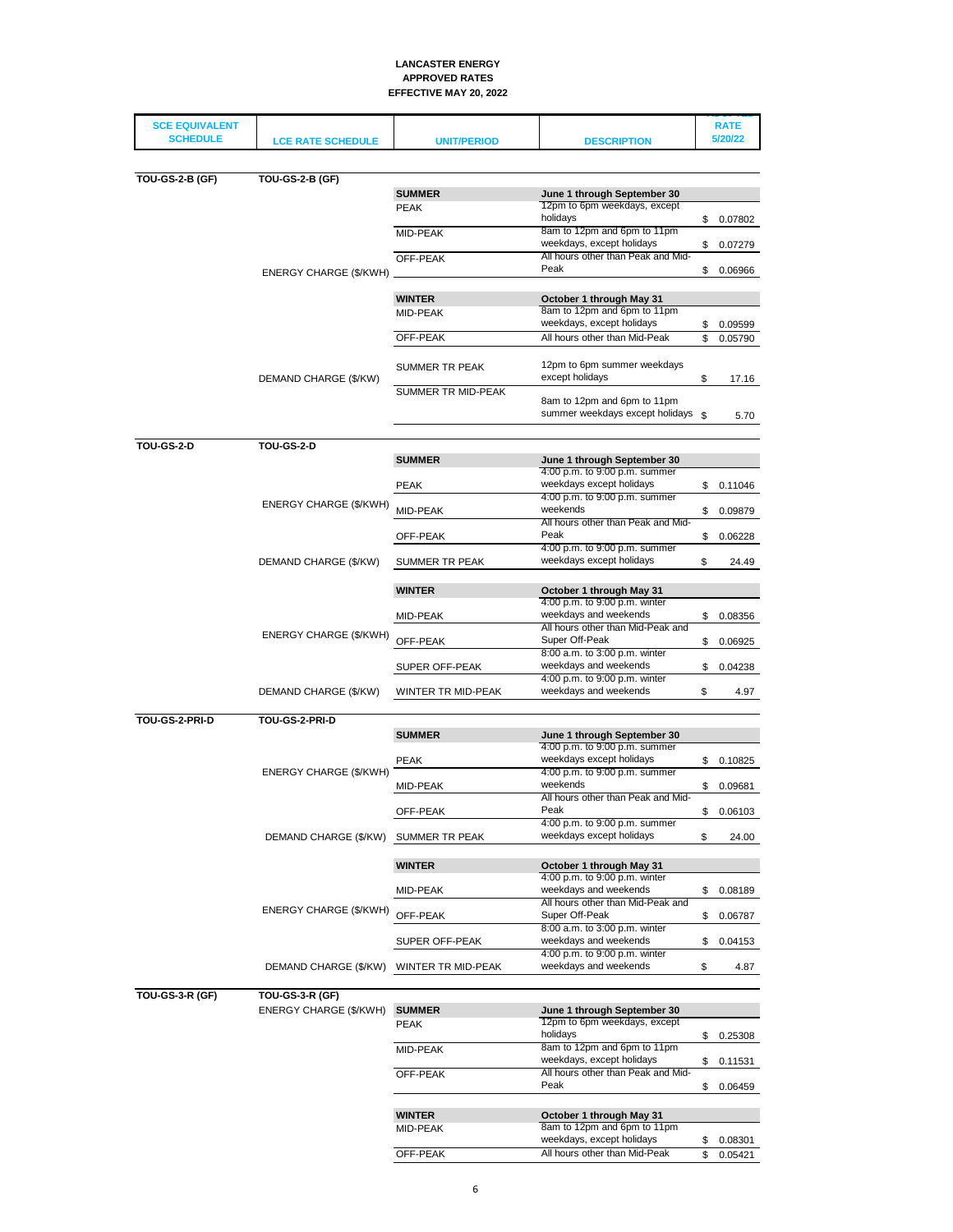| <b>SCE EQUIVALENT</b>  |                                 |                    |                                                             | <b>RATE</b>   |
|------------------------|---------------------------------|--------------------|-------------------------------------------------------------|---------------|
| <b>SCHEDULE</b>        | <b>LCE RATE SCHEDULE</b>        | <b>UNIT/PERIOD</b> | <b>DESCRIPTION</b>                                          | 5/20/22       |
|                        |                                 |                    |                                                             |               |
| TOU-GS-3-PRI-R (GF)    | TOU-GS-3-PRI-R (GF)             |                    |                                                             |               |
|                        | ENERGY CHARGE (\$/KWH)          | <b>SUMMER</b>      | June 1 through September 30                                 |               |
|                        |                                 | <b>PEAK</b>        | 12pm to 6pm weekdays, except                                |               |
|                        |                                 |                    | holidays                                                    | \$0.24802     |
|                        |                                 | MID-PEAK           | 8am to 12pm and 6pm to 11pm                                 |               |
|                        |                                 |                    | weekdays, except holidays                                   | \$<br>0.11300 |
|                        |                                 | OFF-PEAK           | All hours other than Peak and Mid-                          |               |
|                        |                                 |                    | Peak                                                        | \$<br>0.06330 |
|                        |                                 |                    |                                                             |               |
|                        |                                 | <b>WINTER</b>      | October 1 through May 31                                    |               |
|                        |                                 | MID-PEAK           | 8am to 12pm and 6pm to 11pm                                 |               |
|                        |                                 |                    | weekdays, except holidays                                   | \$<br>0.08135 |
|                        |                                 | OFF-PEAK           | All hours other than Mid-Peak                               | \$<br>0.05313 |
|                        |                                 |                    |                                                             |               |
| TOU-GS-3-E             | <b>TOU-GS-3-E</b>               |                    |                                                             |               |
|                        |                                 | <b>SUMMER</b>      | June 1 through September 30                                 |               |
|                        |                                 |                    | 4:00 p.m. to 9:00 p.m. summer                               |               |
|                        |                                 | <b>PEAK</b>        | weekdays except holidays                                    | \$<br>0.37970 |
|                        | ENERGY CHARGE (\$/KWH)          |                    | 4:00 p.m. to 9:00 p.m. summer<br>weekends                   |               |
|                        |                                 | MID-PEAK           | All hours other than Peak and Mid-                          | \$<br>0.09152 |
|                        |                                 | OFF-PEAK           | Peak                                                        | \$<br>0.05836 |
|                        |                                 |                    | 4:00 p.m. to 9:00 p.m. summer                               |               |
|                        | DEMAND CHARGE (\$/KW)           | SUMMER TR PEAK     | weekdays except holidays                                    | \$<br>5.05    |
|                        |                                 |                    |                                                             |               |
|                        |                                 | <b>WINTER</b>      | October 1 through May 31                                    |               |
|                        |                                 |                    | 4:00 p.m. to 9:00 p.m. winter                               |               |
|                        |                                 | MID-PEAK           | weekdays and weekends                                       | \$<br>0.11795 |
|                        | ENERGY CHARGE (\$/KWH)          |                    | All hours other than Mid-Peak and                           |               |
|                        |                                 | OFF-PEAK           | Super Off-Peak                                              | \$<br>0.06488 |
|                        |                                 |                    | 8:00 a.m. to 3:00 p.m. winter                               |               |
|                        |                                 | SUPER OFF-PEAK     | weekdays and weekends                                       | \$<br>0.03975 |
|                        |                                 |                    | 4:00 p.m. to 9:00 p.m. winter<br>weekdays and weekends      | \$            |
|                        | DEMAND CHARGE (\$/KW)           | WINTER TR MID-PEAK |                                                             | 0.87          |
| <b>TOU-GS-3-B (GF)</b> | <b>TOU-GS-3-B (GF)</b>          |                    |                                                             |               |
|                        |                                 | <b>SUMMER</b>      |                                                             |               |
|                        | ENERGY CHARGE (\$/KWH)          |                    | June 1 through September 30<br>12pm to 6pm weekdays, except |               |
|                        |                                 | <b>PEAK</b>        | holidays                                                    | \$<br>0.07230 |
|                        |                                 | MID-PEAK           | 8am to 12pm and 6pm to 11pm                                 |               |
|                        |                                 |                    | weekdays, except holidays                                   | \$<br>0.06735 |
|                        |                                 | OFF-PEAK           | All hours other than Peak and Mid-                          |               |
|                        |                                 |                    | Peak                                                        | \$<br>0.06454 |
|                        |                                 |                    |                                                             |               |
|                        |                                 | <b>WINTER</b>      | October 1 through May 31                                    |               |
|                        |                                 | MID-PEAK           | 8am to 12pm and 6pm to 11pm                                 |               |
|                        |                                 |                    | weekdays, except holidays                                   | \$<br>0.08295 |
|                        |                                 | OFF-PEAK           | All hours other than Mid-Peak                               | \$<br>0.05417 |
|                        |                                 |                    |                                                             |               |
|                        |                                 | SUMMER TR PEAK     | 12pm to 6pm summer weekdays                                 |               |
|                        | DEMAND CHARGE (\$/KW)           |                    | except holidays                                             | \$<br>15.50   |
|                        |                                 | SUMMER TR MID-PEAK | 8am to 12pm and 6pm to 11pm                                 |               |
|                        |                                 |                    | summer weekdays except holidays \$                          | 5.15          |
|                        |                                 |                    |                                                             |               |
|                        |                                 |                    |                                                             |               |
| TOU-GS-3-PRI-B (GF)    | TOU-GS-3-PRI-B (GF)             |                    |                                                             |               |
|                        |                                 | <b>SUMMER</b>      | June 1 through September 30<br>12pm to 6pm weekdays, except |               |
|                        |                                 | <b>PEAK</b>        | holidays                                                    | \$<br>0.07085 |
|                        | ENERGY CHARGE (\$/KWH)          |                    | 8am to 12pm and 6pm to 11pm                                 |               |
|                        |                                 | MID-PEAK           | weekdays, except holidays                                   | \$<br>0.06600 |
|                        |                                 |                    | All hours other than Peak and Mid-                          |               |
|                        |                                 | OFF-PEAK           | Peak                                                        | \$<br>0.06325 |
|                        |                                 |                    | 12pm to 6pm weekdays, except                                |               |
|                        | DEMAND CHARGE (\$/KW)           | SUMMER TR PEAK     | holidays                                                    | \$<br>15.19   |
|                        |                                 |                    | 8am to 12pm and 6pm to 11pm                                 |               |
|                        |                                 | SUMMER TR MID-PEAK | weekdays, except holidays                                   | \$<br>5.05    |
|                        |                                 |                    |                                                             |               |
|                        |                                 | <b>WINTER</b>      | October 1 through May 31                                    |               |
|                        |                                 |                    | 8am to 12pm and 6pm to 11pm                                 |               |
|                        | ENERGY CHARGE (\$/KWH) MID-PEAK |                    | weekdays, except holidays                                   | \$<br>0.08129 |
|                        |                                 | OFF-PEAK           | All hours other than Mid-Peak                               | \$<br>0.05309 |
|                        |                                 |                    |                                                             |               |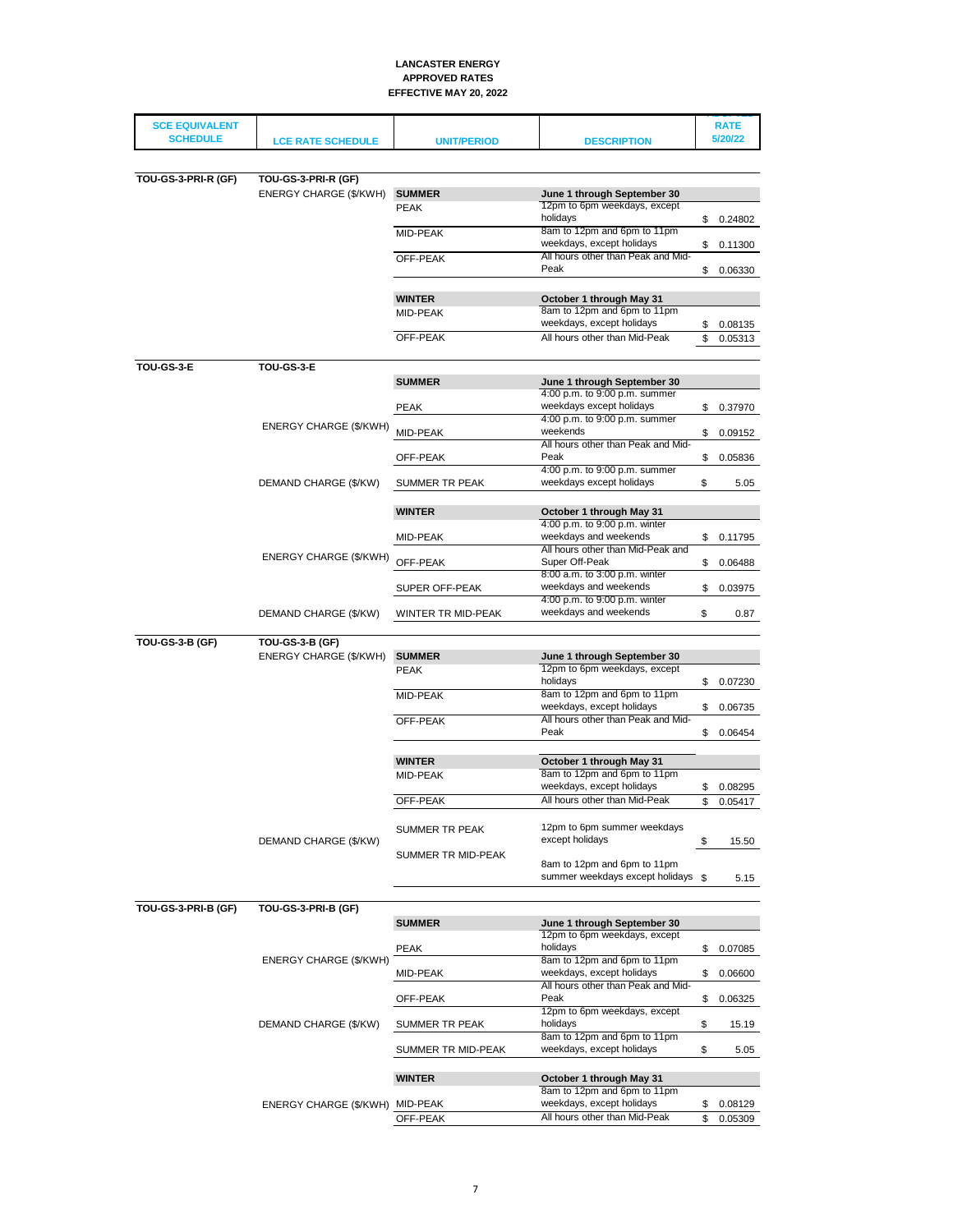| <b>SCE EQUIVALENT</b><br><b>SCHEDULE</b> |                          |                    |                                                               | <b>RATE</b><br>5/20/22 |
|------------------------------------------|--------------------------|--------------------|---------------------------------------------------------------|------------------------|
|                                          | <b>LCE RATE SCHEDULE</b> | <b>UNIT/PERIOD</b> | <b>DESCRIPTION</b>                                            |                        |
|                                          |                          |                    |                                                               |                        |
| TOU-GS-3-D                               | <b>TOU-GS-3-D</b>        |                    |                                                               |                        |
|                                          |                          | <b>SUMMER</b>      | June 1 through September 30                                   |                        |
|                                          |                          | <b>PEAK</b>        | 4:00 p.m. to 9:00 p.m. summer<br>weekdays except holidays     | \$<br>0.10231          |
|                                          | ENERGY CHARGE (\$/KWH)   |                    | 4:00 p.m. to 9:00 p.m. summer                                 |                        |
|                                          |                          | MID-PEAK           | weekends                                                      | \$<br>0.09146          |
|                                          |                          |                    | All hours other than Peak and Mid-                            |                        |
|                                          |                          | OFF-PEAK           | Peak<br>4:00 p.m. to 9:00 p.m. summer                         | \$<br>0.05833          |
|                                          | DEMAND CHARGE (\$/KW)    | SUMMER TR PEAK     | weekdays except holidays                                      | \$<br>23.23            |
|                                          |                          |                    |                                                               |                        |
|                                          |                          | <b>WINTER</b>      | October 1 through May 31                                      |                        |
|                                          |                          |                    | 4:00 p.m. to 9:00 p.m. winter<br>weekdays and weekends        |                        |
|                                          |                          | MID-PEAK           | All hours other than Mid-Peak and                             | \$<br>0.07825          |
|                                          | ENERGY CHARGE (\$/KWH)   | OFF-PEAK           | Super Off-Peak                                                | \$<br>0.06484          |
|                                          |                          |                    | 8:00 a.m. to 3:00 p.m. winter                                 |                        |
|                                          |                          | SUPER OFF-PEAK     | weekdays and weekends<br>4:00 p.m. to 9:00 p.m. winter        | \$<br>0.03972          |
|                                          | DEMAND CHARGE (\$/KW)    | WINTER TR MID-PEAK | weekdays and weekends                                         | \$<br>4.22             |
|                                          |                          |                    |                                                               |                        |
| TOU-EV-7-E                               | TOU-EV-7-E               |                    |                                                               |                        |
|                                          | ENERGY CHARGE (\$/KWH)   | <b>SUMMER</b>      | June 1 through September 30                                   |                        |
|                                          |                          |                    | 4:00 p.m. to 9:00 p.m. summer                                 |                        |
|                                          |                          | <b>PEAK</b>        | weekdays except holidays<br>4:00 p.m. to 9:00 p.m. summer     | \$<br>0.28728          |
|                                          |                          | MID-PEAK           | weekends                                                      | \$<br>0.15031          |
|                                          |                          |                    | All hours other than Peak and Mid-                            |                        |
|                                          |                          | OFF-PEAK           | Peak                                                          | \$<br>0.10465          |
|                                          |                          |                    |                                                               |                        |
|                                          |                          | <b>WINTER</b>      | October 1 through May 31<br>All hours other than Mid-Peak and |                        |
|                                          |                          | <b>PEAK</b>        | Off-Peak                                                      | \$<br>0.17479          |
|                                          |                          |                    | 4:00 p.m. to 9:00 p.m. winter                                 |                        |
|                                          |                          | MID-PEAK           | weekdays and weekends<br>9:00 p.m. to 8:00 a.m. winter        | \$<br>0.09483          |
|                                          |                          | OFF-PEAK           | weekdays and weekends                                         | \$<br>0.05004          |
|                                          |                          |                    |                                                               |                        |
| TOU-EV-8                                 | TOU-EV-8                 |                    |                                                               |                        |
|                                          | ENERGY CHARGE (\$/KWH)   | <b>SUMMER</b>      | June 1 through September 30                                   |                        |
|                                          |                          |                    | 4:00 p.m. to 9:00 p.m. summer                                 |                        |
|                                          |                          | <b>PEAK</b>        | weekdays except holidays<br>4:00 p.m. to 9:00 p.m. summer     | \$<br>0.39182          |
|                                          |                          | MID-PEAK           | weekends                                                      | \$<br>0.09911          |
|                                          |                          |                    | All hours other than Peak and Mid-                            |                        |
|                                          |                          | OFF-PEAK           | Peak                                                          | \$<br>0.07777          |
|                                          |                          |                    |                                                               |                        |
|                                          |                          | <b>WINTER</b>      | October 1 through May 31                                      |                        |
|                                          |                          | <b>PEAK</b>        | All hours other than Mid-Peak and<br>Off-Peak                 | \$0.14954              |
|                                          |                          |                    | 4:00 p.m. to 9:00 p.m. winter                                 |                        |
|                                          |                          | MID-PEAK           | weekdays and weekends                                         | \$<br>0.08983          |
|                                          |                          | OFF-PEAK           | 9:00 p.m. to 8:00 a.m. winter<br>weekdays and weekends        | \$<br>0.04251          |
|                                          |                          |                    |                                                               |                        |
| TOU-EV-9-PRI                             | TOU-EV-9-PRI             |                    |                                                               |                        |
|                                          |                          |                    |                                                               |                        |
|                                          | ENERGY CHARGE (\$/KWH)   | <b>SUMMER</b>      | June 1 through September 30<br>4:00 p.m. to 9:00 p.m. summer  |                        |
|                                          |                          | <b>PEAK</b>        | weekdays except holidays                                      | \$<br>0.32888          |
|                                          |                          |                    | 4:00 p.m. to 9:00 p.m. summer                                 |                        |
|                                          |                          | MID-PEAK           | weekends & holidays                                           | \$<br>0.07955          |
|                                          |                          |                    | All hours other than Peak and Mid-<br>Peak                    |                        |
|                                          |                          | OFF-PEAK           |                                                               | \$<br>0.06004          |
|                                          |                          |                    |                                                               |                        |
|                                          |                          | <b>WINTER</b>      | October 1 through May 31                                      |                        |
|                                          |                          |                    | 4:00 p.m. to 9:00 p.m. winter                                 |                        |
|                                          |                          | MID-PEAK           | weekdays and weekends<br>9:00 p.m. to 8:00 a.m. winter        | \$<br>0.12129          |
|                                          |                          | OFF-PEAK           | weekdays and weekends                                         | \$<br>0.06566          |
|                                          |                          | SUPER-OFF-PEAK     | 8:00am to 4:00pm everyday                                     | \$<br>0.03312          |
|                                          |                          |                    |                                                               |                        |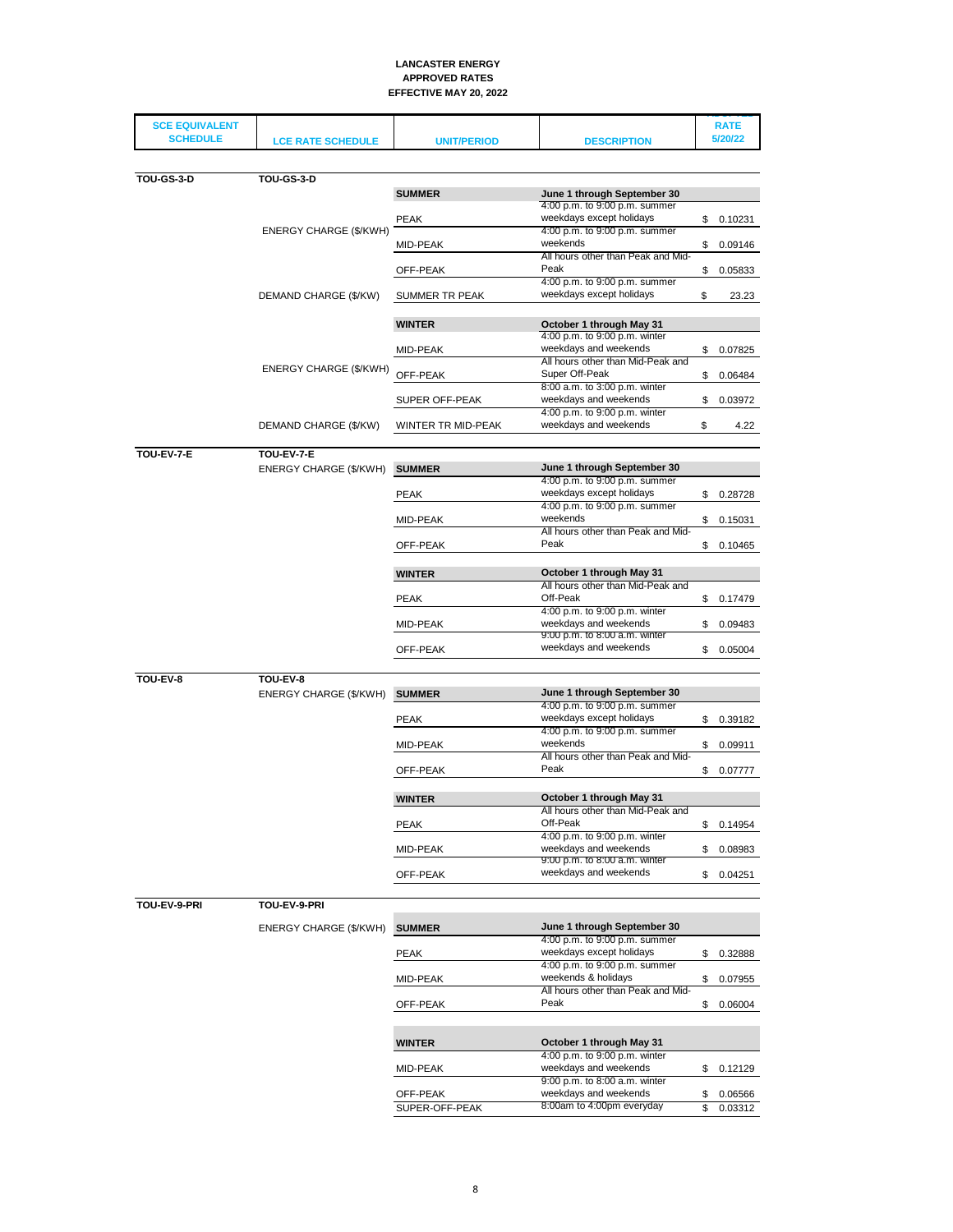| <b>SCE EQUIVALENT</b> |                          |                                 |                                                              |          | <b>RATE</b>        |
|-----------------------|--------------------------|---------------------------------|--------------------------------------------------------------|----------|--------------------|
| <b>SCHEDULE</b>       | <b>LCE RATE SCHEDULE</b> | <b>UNIT/PERIOD</b>              | <b>DESCRIPTION</b>                                           |          | 5/20/22            |
|                       |                          |                                 |                                                              |          |                    |
|                       |                          | <b>AGRICULTURAL AND PUMPING</b> |                                                              |          |                    |
|                       |                          |                                 |                                                              |          |                    |
| TOU-PA-2-A (GF)       | <b>TOU-PA-2-A (GF)</b>   |                                 |                                                              |          |                    |
|                       | ENERGY CHARGE (\$/KWH)   | <b>SUMMER</b>                   | June 1 through September 30                                  |          |                    |
|                       |                          | <b>PEAK</b>                     | 12pm to 6pm weekdays, except                                 |          |                    |
|                       |                          |                                 | holidays<br>8am to 12pm and 6pm to 11pm                      |          | \$0.25773          |
|                       |                          | MID-PEAK                        | weekdays, except holidays                                    | \$       | 0.10400            |
|                       |                          | OFF-PEAK                        | All hours other than Peak and Mid-                           |          |                    |
|                       |                          |                                 | Peak                                                         | \$       | 0.06375            |
|                       |                          |                                 |                                                              |          |                    |
|                       |                          | <b>WINTER</b>                   | October 1 through May 31<br>8am to 12pm and 6pm to 11pm      |          |                    |
|                       |                          | MID-PEAK                        | weekdays, except holidays                                    | \$       | 0.08742            |
|                       |                          | OFF-PEAK                        | All hours other than Mid-Peak                                | \$       | 0.05568            |
|                       |                          |                                 |                                                              |          |                    |
| <b>TOU-PA-2-E4</b>    | <b>TOU-PA-2-E4</b>       |                                 |                                                              |          |                    |
|                       | ENERGY CHARGE (\$/KWH)   | <b>SUMMER</b><br><b>PEAK</b>    | June 1 through September 30<br>4:00 p.m. to 9:00 p.m. summer |          |                    |
|                       |                          |                                 | weekdays except holidays                                     | \$       | 0.39941            |
|                       |                          | MID-PEAK                        | 4:00 p.m. to 9:00 p.m. summer<br>weekends                    |          |                    |
|                       |                          | OFF-PEAK                        | All hours other than Peak and Mid-                           | \$       | 0.08865            |
|                       |                          |                                 | Peak                                                         | \$       | 0.05808            |
|                       |                          |                                 |                                                              |          |                    |
|                       |                          | <b>WINTER</b>                   | October 1 through May 31                                     |          |                    |
|                       |                          |                                 | 4:00 p.m. to 9:00 p.m. winter                                |          |                    |
|                       |                          | MID-PEAK                        | weekdays and weekends<br>All hours other than Mid-Peak and   | \$       | 0.08729            |
|                       |                          | OFF-PEAK                        | Super Off-Peak                                               | \$       | 0.06841            |
|                       |                          |                                 | 8:00 a.m. to 3:00 p.m. winter                                |          |                    |
|                       |                          | <b>SUPER OFF-PEAK</b>           | weekdays and weekends                                        | \$       | 0.05768            |
| <b>TOU-PA-2-E5</b>    | <b>TOU-PA-2-E5</b>       |                                 |                                                              |          |                    |
|                       | ENERGY CHARGE (\$/KWH)   | <b>SUMMER</b>                   | June 1 through September 30                                  |          |                    |
|                       |                          | <b>PEAK</b>                     | 5:00 p.m. to 8:00 p.m. summer                                |          |                    |
|                       |                          | MID-PEAK                        | weekdays except holidays<br>5:00 p.m. to 8:00 p.m. summer    | \$       | 0.64585            |
|                       |                          |                                 | weekends and holidays                                        | \$       | 0.14392            |
|                       |                          | OFF-PEAK                        | All hours other than Peak                                    | \$       | 0.05848            |
|                       |                          |                                 |                                                              |          |                    |
|                       |                          | <b>WINTER</b>                   | October 1 through May 31<br>5:00 p.m. to 8:00 p.m. winter    |          |                    |
|                       |                          | MID-PEAK                        | weekdays and weekends                                        | \$       | 0.08776            |
|                       |                          | OFF-PEAK                        | 8:00pm to 8:00am                                             | \$       | 0.06879            |
|                       |                          |                                 | 8:00 a.m. to 5:00 p.m. winter<br>weekdays and weekends       |          |                    |
|                       |                          | SUPER OFF-PEAK                  |                                                              |          | \$0.05799          |
| TOU-PA-2-B (GF)       | TOU-PA-2-B (GF)          |                                 |                                                              |          |                    |
|                       | ENERGY CHARGE (\$/KWH)   | <b>SUMMER</b>                   | June 1 through September 30                                  |          |                    |
|                       |                          | <b>PEAK</b>                     | 12pm to 6pm weekdays, except<br>holidays                     | \$       | 0.07131            |
|                       |                          | MID-PEAK                        | 8am to 12pm and 6pm to 11pm                                  |          |                    |
|                       |                          |                                 | weekdays, except holidays                                    | \$       | 0.06555            |
|                       |                          | OFF-PEAK                        | All hours other than Peak and Mid-<br>Peak                   | \$       | 0.06366            |
|                       |                          |                                 |                                                              |          |                    |
|                       |                          | <b>WINTER</b>                   | October 1 through May 31                                     |          |                    |
|                       |                          | MID-PEAK                        | 8am to 12pm and 6pm to 11pm<br>weekdays, except holidays     |          |                    |
|                       |                          | OFF-PEAK                        | All hours other than Mid-Peak                                | \$<br>\$ | 0.08730<br>0.05561 |
|                       |                          |                                 |                                                              |          |                    |
|                       |                          | SUMMER TR PEAK                  | 12pm to 6pm summer weekdays                                  |          |                    |
|                       | DEMAND CHARGE (\$/KW)    |                                 | except holidays                                              | \$       | 11.16              |
|                       |                          | SUMMER TR MID-PEAK              |                                                              |          |                    |
|                       |                          |                                 | 8am to 12pm and 6pm to 11pm                                  |          |                    |
|                       |                          |                                 | summer weekdays except holidays \$                           |          | 3.40               |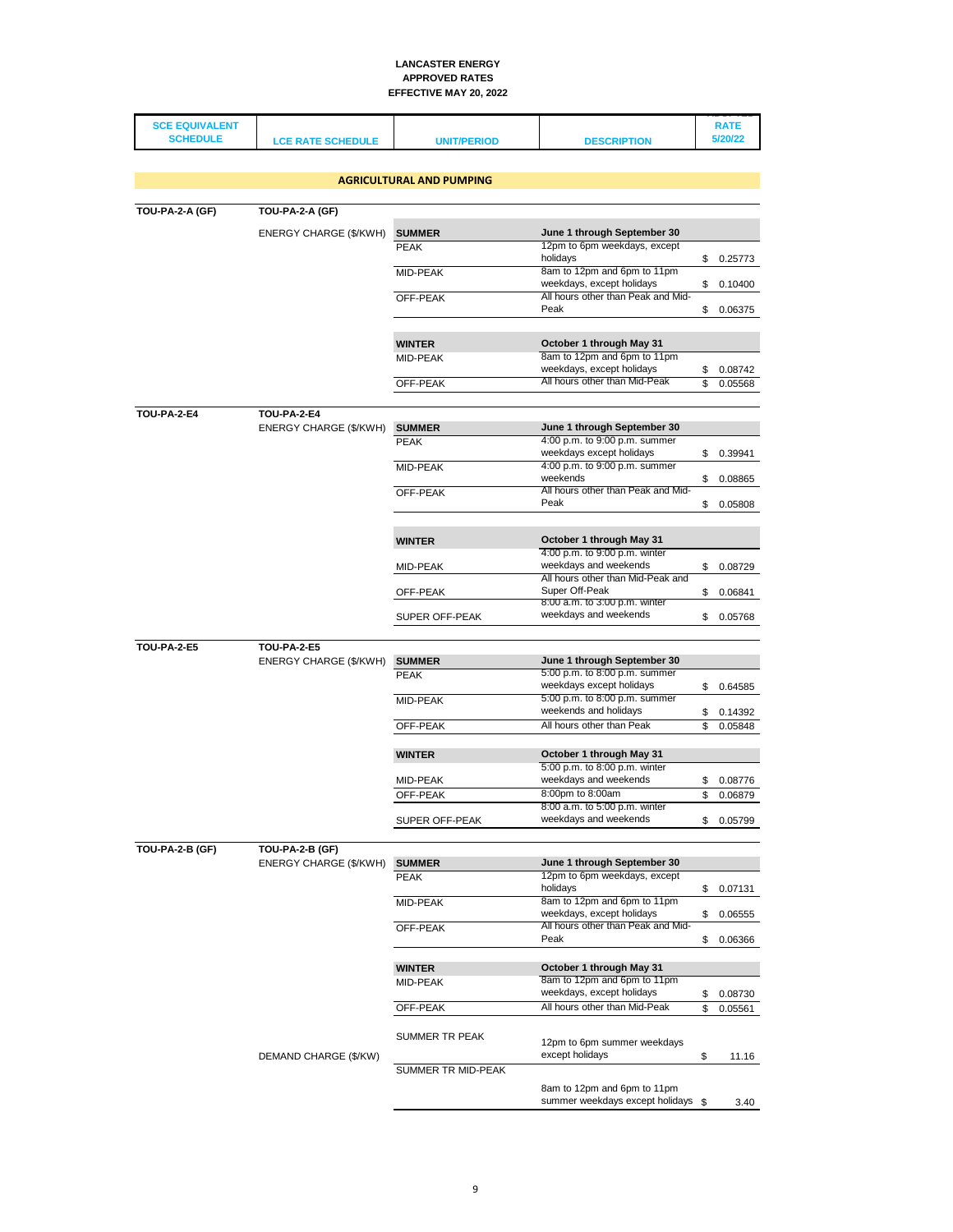| <b>SCE EQUIVALENT</b> |                                 |                       |                                                            | <b>RATE</b>   |
|-----------------------|---------------------------------|-----------------------|------------------------------------------------------------|---------------|
| <b>SCHEDULE</b>       | <b>LCE RATE SCHEDULE</b>        | <b>UNIT/PERIOD</b>    | <b>DESCRIPTION</b>                                         | 5/20/22       |
|                       |                                 |                       |                                                            |               |
| <b>TOU-PA-2-D4</b>    | <b>TOU-PA-2-D4</b>              |                       |                                                            |               |
|                       |                                 | <b>SUMMER</b>         | June 1 through September 30                                |               |
|                       |                                 |                       | 4:00 p.m. to 9:00 p.m. summer                              |               |
|                       |                                 | <b>PEAK</b>           | weekdays except holidays                                   | \$<br>0.09929 |
|                       | ENERGY CHARGE (\$/KWH)          |                       | 4:00 p.m. to 9:00 p.m. summer<br>weekends                  |               |
|                       |                                 | MID-PEAK              | All hours other than Peak and Mid-                         | \$<br>0.08878 |
|                       |                                 | OFF-PEAK              | Peak                                                       | \$<br>0.05817 |
|                       |                                 |                       | 4:00 p.m. to 9:00 p.m. summer                              |               |
|                       | DEMAND CHARGE (\$/KW)           | SUMMER TR PEAK        | weekdays except holidays                                   | \$<br>14.82   |
|                       |                                 |                       |                                                            |               |
|                       |                                 | <b>WINTER</b>         | October 1 through May 31                                   |               |
|                       |                                 |                       | 4:00 p.m. to 9:00 p.m. winter                              |               |
|                       |                                 | MID-PEAK              | weekdays and weekends<br>All hours other than Mid-Peak and | \$<br>0.07486 |
|                       | ENERGY CHARGE (\$/KWH)          | OFF-PEAK              | Super Off-Peak                                             | \$<br>0.05853 |
|                       |                                 |                       | 8:00 a.m. to 3:00 p.m. winter                              |               |
|                       |                                 | SUPER OFF-PEAK        | weekdays and weekends                                      | \$<br>0.04922 |
|                       |                                 |                       | 4:00 p.m. to 9:00 p.m. summer                              |               |
|                       | DEMAND CHARGE (\$/KW)           | WINTER TR MID-PEAK    | weekdays except holidays                                   | \$<br>2.60    |
|                       |                                 |                       |                                                            |               |
| <b>TOU-PA-2-D5</b>    | <b>TOU-PA-2-D5</b>              |                       |                                                            |               |
|                       |                                 | <b>SUMMER</b>         | June 1 through September 30                                |               |
|                       |                                 |                       | 5:00 p.m. to 8:00 p.m. summer                              |               |
|                       |                                 | <b>PEAK</b>           | weekdays except holidays<br>5:00 p.m. to 8:00 p.m. summer  | \$<br>0.16209 |
|                       | ENERGY CHARGE (\$/KWH)          | MID-PEAK              | weekends and holidays                                      | \$<br>0.14411 |
|                       |                                 | OFF-PEAK              | All hours other than Peak                                  | \$<br>0.05855 |
|                       |                                 |                       | 5:00 p.m. to 8:00 p.m. summer                              |               |
|                       | DEMAND CHARGE (\$/KW)           | <b>SUMMER TR PEAK</b> | weekdays except holidays                                   | \$<br>14.82   |
|                       |                                 |                       |                                                            |               |
|                       |                                 | <b>WINTER</b>         | October 1 through May 31                                   |               |
|                       |                                 |                       | 5:00 p.m. to 8:00 p.m. winter                              |               |
|                       |                                 | MID-PEAK              | weekdays and weekends                                      | \$<br>0.07526 |
|                       | ENERGY CHARGE (\$/KWH) OFF-PEAK |                       | 8:00pm to 8:00am<br>8:00 a.m. to 5:00 p.m. winter          | \$<br>0.05883 |
|                       |                                 | SUPER OFF-PEAK        | weekdays and weekends                                      | \$<br>0.04949 |
|                       |                                 |                       | 5:00 p.m. to 8:00 p.m. winter                              |               |
|                       | DEMAND CHARGE (\$/KW)           | WINTER TR MID-PEAK    | weekdays and weekends                                      | \$<br>2.69    |
|                       |                                 |                       |                                                            |               |
| TOU-PA-3-A (GF)       | TOU-PA-3-A (GF)                 |                       |                                                            |               |
|                       | ENERGY CHARGE (\$/KWH)          | <b>SUMMER</b>         | June 1 through September 30                                |               |
|                       |                                 | <b>PEAK</b>           | 12pm to 6pm weekdays, except                               |               |
|                       |                                 |                       | holidavs                                                   | \$<br>0.24902 |
|                       |                                 | MID-PEAK              | 8am to 12pm and 6pm to 11pm<br>weekdays, except holidays   |               |
|                       |                                 | OFF-PEAK              | All hours other than Peak and Mid-                         | \$<br>0.09239 |
|                       |                                 |                       | Peak                                                       | \$<br>0.05642 |
|                       |                                 |                       |                                                            |               |
|                       |                                 | <b>WINTER</b>         | October 1 through May 31                                   |               |
|                       |                                 | MID-PEAK              | 8am to 12pm and 6pm to 11pm                                |               |
|                       |                                 |                       | weekdays, except holidays                                  | \$<br>0.07610 |
|                       |                                 | OFF-PEAK              | All hours other than Mid-Peak                              | \$<br>0.04970 |
|                       |                                 |                       |                                                            |               |
| <b>TOU-PA-3-E4</b>    | TOU-PA-3-E4                     |                       |                                                            |               |
|                       |                                 | <b>SUMMER</b>         | June 1 through September 30                                |               |
|                       |                                 |                       | 4:00 p.m. to 9:00 p.m. summer                              |               |
|                       |                                 | <b>PEAK</b>           | weekdays except holidays<br>4:00 p.m. to 9:00 p.m. summer  | \$<br>0.36241 |
|                       | ENERGY CHARGE (\$/KWH)          | MID-PEAK              | weekends                                                   | \$<br>0.07803 |
|                       |                                 |                       | All hours other than Peak and Mid-                         |               |
|                       |                                 | OFF-PEAK              | Peak                                                       | \$<br>0.05141 |
|                       |                                 |                       |                                                            |               |
|                       |                                 | <b>WINTER</b>         | October 1 through May 31                                   |               |
|                       |                                 |                       | 4:00 p.m. to 9:00 p.m. winter                              |               |
|                       |                                 | MID-PEAK              | weekdays and weekends                                      | \$<br>0.09235 |
|                       | ENERGY CHARGE (\$/KWH)          |                       | All hours other than Mid-Peak and                          |               |
|                       |                                 | OFF-PEAK              | Super Off-Peak<br>8:00 a.m. to 3:00 p.m. winter            | \$<br>0.07256 |
|                       |                                 |                       | weekdays and weekends                                      | \$<br>0.02325 |
|                       |                                 | SUPER OFF-PEAK        |                                                            |               |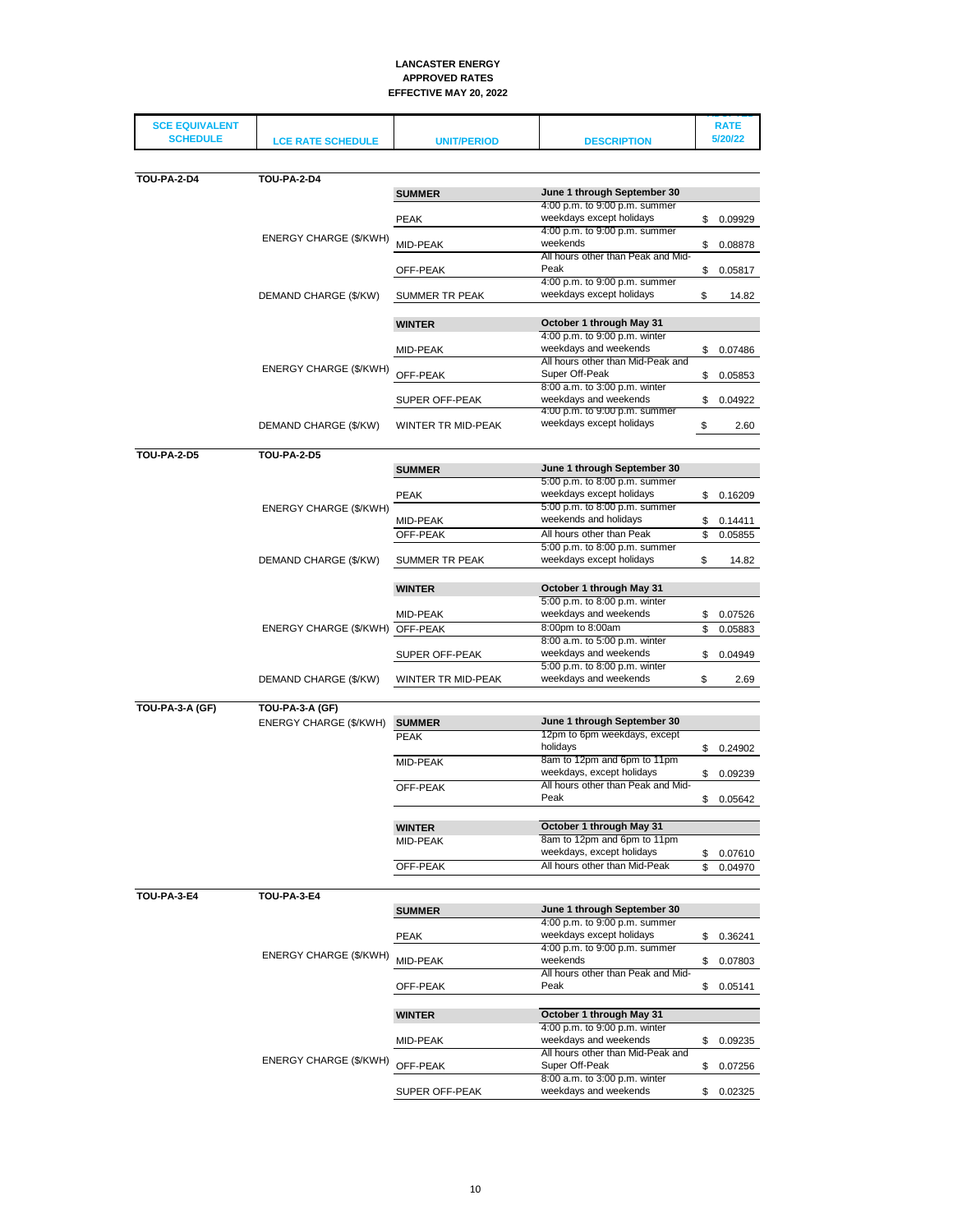| <b>SCE EQUIVALENT</b> |                                 |                              |                                                                   |          | <b>RATE</b>        |
|-----------------------|---------------------------------|------------------------------|-------------------------------------------------------------------|----------|--------------------|
| <b>SCHEDULE</b>       | <b>LCE RATE SCHEDULE</b>        | <b>UNIT/PERIOD</b>           | <b>DESCRIPTION</b>                                                |          | 5/20/22            |
|                       |                                 |                              |                                                                   |          |                    |
| <b>TOU-PA-3-E5</b>    | <b>TOU-PA-3-E5</b>              |                              |                                                                   |          |                    |
|                       |                                 | <b>SUMMER</b>                | June 1 through September 30                                       |          |                    |
|                       |                                 |                              | 5:00 p.m. to 8:00 p.m. summer                                     |          |                    |
|                       |                                 | <b>PEAK</b>                  | weekdays except holidays<br>5:00 p.m. to 8:00 p.m. summer         | \$       | 0.59865            |
|                       | ENERGY CHARGE (\$/KWH)          | MID-PEAK                     | weekends and holidays                                             | \$       | 0.12921            |
|                       |                                 | OFF-PEAK                     | All hours other than Peak                                         | \$       | 0.05045            |
|                       |                                 |                              |                                                                   |          |                    |
|                       |                                 | <b>WINTER</b>                | October 1 through May 31<br>5:00 p.m. to 8:00 p.m. winter         |          |                    |
|                       |                                 | MID-PEAK                     | weekdays and weekends                                             | \$       | 0.09654            |
|                       | ENERGY CHARGE (\$/KWH) OFF-PEAK |                              | 8:00pm to 8:00am                                                  | \$       | 0.07588            |
|                       |                                 | SUPER OFF-PEAK               | 8:00 a.m. to 5:00 p.m. winter<br>weekdays and weekends            | \$       | 0.02447            |
|                       |                                 |                              |                                                                   |          |                    |
| TOU-PA-3-B (GF)       | TOU-PA-3-B (GF)                 |                              |                                                                   |          |                    |
|                       |                                 |                              |                                                                   |          |                    |
|                       | ENERGY CHARGE (\$/KWH)          | <b>SUMMER</b><br><b>PEAK</b> | June 1 through September 30<br>12pm to 6pm weekdays, except       |          |                    |
|                       |                                 |                              | holidays                                                          | \$       | 0.06317            |
|                       |                                 | MID-PEAK                     | 8am to 12pm and 6pm to 11pm                                       |          |                    |
|                       |                                 | OFF-PEAK                     | weekdays, except holidays<br>All hours other than Peak and Mid-   | \$       | 0.05788            |
|                       |                                 |                              | Peak                                                              | \$       | 0.05636            |
|                       |                                 |                              |                                                                   |          |                    |
|                       |                                 | <b>WINTER</b>                | October 1 through May 31<br>8am to 12pm and 6pm to 11pm           |          |                    |
|                       |                                 | MID-PEAK                     | weekdays, except holidays                                         |          | \$ 0.07603         |
|                       |                                 | OFF-PEAK                     | All hours other than Mid-Peak                                     | \$       | 0.04965            |
|                       |                                 | SUMMER TR PEAK               | 12pm to 6pm summer weekdays                                       |          |                    |
|                       | DEMAND CHARGE (\$/KW)           | SUMMER TR MID-PEAK           | except holidays                                                   | \$       | 12.41              |
|                       |                                 |                              | 8am to 12pm and 6pm to 11pm<br>summer weekdays except holidays \$ |          | 3.37               |
|                       |                                 |                              |                                                                   |          |                    |
| <b>TOU-PA-3-D4</b>    | <b>TOU-PA-3-D4</b>              | <b>SUMMER</b>                | June 1 through September 30                                       |          |                    |
|                       |                                 |                              | 4:00 p.m. to 9:00 p.m. summer                                     |          |                    |
|                       |                                 | <b>PEAK</b>                  | weekdays except holidays<br>4:00 p.m. to 9:00 p.m. summer         | \$       | 0.08740            |
|                       | ENERGY CHARGE (\$/KWH)          | MID-PEAK                     | weekends                                                          | \$       | 0.07811            |
|                       |                                 |                              | All hours other than Peak and Mid-                                |          |                    |
|                       |                                 | OFF-PEAK                     | Peak<br>4:00 p.m. to 9:00 p.m. summer                             | \$       | 0.05146            |
|                       | DEMAND CHARGE (\$/KW)           | SUMMER TR PEAK               | weekdays except holidays                                          | \$       | 15.05              |
|                       |                                 |                              |                                                                   |          |                    |
|                       |                                 | <b>WINTER</b>                | October 1 through May 31                                          |          |                    |
|                       |                                 | MID-PEAK                     | 4:00 p.m. to 9:00 p.m. winter<br>weekdays and weekends            | \$       | 0.06916            |
|                       | ENERGY CHARGE (\$/KWH)          |                              | All hours other than Mid-Peak and                                 |          |                    |
|                       |                                 | OFF-PEAK                     | Super Off-Peak<br>8:00 a.m. to 3:00 p.m. winter                   | \$       | 0.05725            |
|                       |                                 | SUPER OFF-PEAK               | weekdays and weekends                                             | \$       | 0.03492            |
|                       |                                 |                              | 4:00 p.m. to 9:00 p.m. summer                                     |          |                    |
|                       | DEMAND CHARGE (\$/KW)           | WINTER TR MID-PEAK           | weekdays except holidays                                          | \$       | 2.66               |
| <b>TOU-PA-3-D5</b>    | <b>TOU-PA-3-D5</b>              |                              |                                                                   |          |                    |
|                       |                                 | <b>SUMMER</b>                | June 1 through September 30                                       |          |                    |
|                       |                                 |                              | 5:00 p.m. to 8:00 p.m. summer                                     |          |                    |
|                       | ENERGY CHARGE (\$/KWH)          | <b>PEAK</b>                  | weekdays except holidays<br>5:00 p.m. to 8:00 p.m. summer         | \$       | 0.14556            |
|                       |                                 | MID-PEAK                     | weekends and holidays                                             | \$       | 0.12938            |
|                       |                                 | OFF-PEAK                     | All hours other than Peak                                         | \$       | 0.05051            |
|                       | DEMAND CHARGE (\$/KW)           | SUMMER TR PEAK               | 5:00 p.m. to 8:00 p.m. summer<br>weekdays except holidays         | \$       | 15.71              |
|                       |                                 |                              |                                                                   |          |                    |
|                       |                                 | <b>WINTER</b>                | October 1 through May 31                                          |          |                    |
|                       |                                 |                              | 5:00 p.m. to 8:00 p.m. winter                                     |          |                    |
|                       | ENERGY CHARGE (\$/KWH)          | MID-PEAK<br>OFF-PEAK         | weekdays and weekends<br>8:00pm to 8:00am                         | \$<br>\$ | 0.06826<br>0.05649 |
|                       |                                 |                              | 8:00 a.m. to 5:00 p.m. winter                                     |          |                    |
|                       |                                 | SUPER OFF-PEAK               | weekdays and weekends                                             | \$       | 0.03442            |
|                       | DEMAND CHARGE (\$/KW)           | WINTER TR MID-PEAK           | 5:00 p.m. to 8:00 p.m. winter<br>weekdays and weekends            |          |                    |
|                       |                                 |                              |                                                                   | \$       | 3.32               |